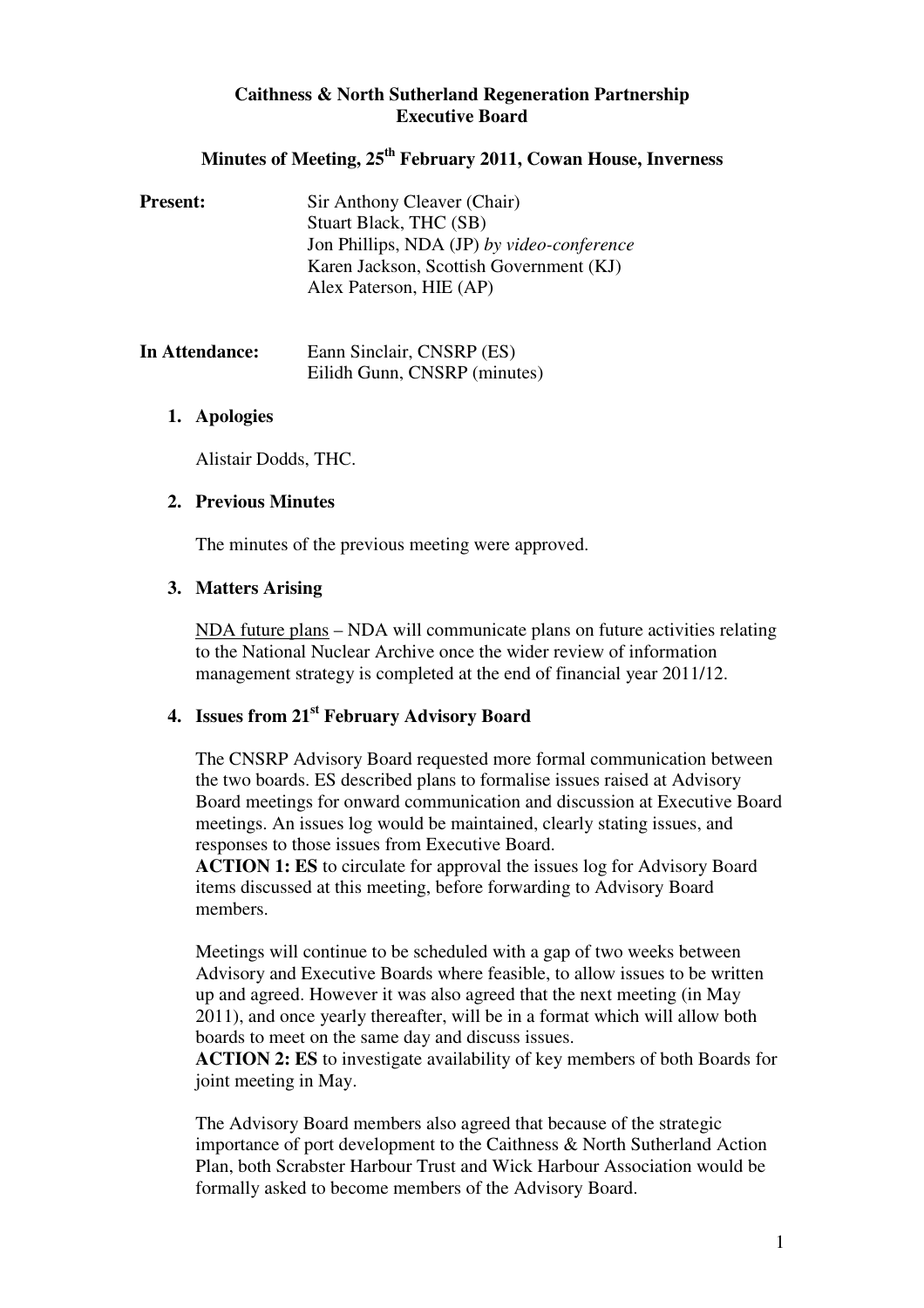The Chairman asked if JP could update on NDA/ PBO/ SLC partnering arrangements. JP reported this was not yet complete, but agreed that it would assist the reporting of progress from the three bodies.

**ACTION 3: JP** to agree with NDA and DSRL the most appropriate means of reporting current NDA/ PBO/ SLC activities and issues.

AP suggested that further progress needed to happen on communicating the range of activities being undertaken as part of the Partnership's programme of activity, and on progress being made in delivering actions.

**ACTION 4: ES** to draft and circulate an updated communications plan, including plans for redesigned CNSRP website.

**ACTION 5: ES** to provide summary information of Advisory and Executive Board meetings for potential press usage.

#### **5. Programme Manager Update**

The programme of Inward Investment tenders being led by HIE's Area Team are reaching the end of their market research phases. ES suggested that there was an opportunity to pick out key messages about the area from the research and generate press stories.

**ACTION 6: EG** to discuss with Roy Kirk and ES potential press messages from research phases.

ES said that HIE's Caithness Ambassadors programme had begun with a first meeting held in Aberdeen with senior business representatives. A further event in Aberdeen was planned for March, and an event in London was also being planned. EG said that further names for the London event were being sought. **ACTION 7: EG** invite SB to next Aberdeen meeting

**ACTION 8: EG** circulate list of attendees at Aberdeen event.

**ACTION 9: EG** Speak to Alison Wilson (HIE) re further potential names.

Members of Scottish & Southern Energy's Power Transmission team had given a presentation at the CNSRP Advisory Board meeting, and had outlined a potential £1bn capital programme over the next ten years to achieve upgrades to the transmission network in the north of Scotland. Opportunities exist for significant contracts work from this programme. ES also highlighted recent concerns raised at perceived lack of Caithness visibility in renewables market when compared to Orkney. He had pointed to the existence of Invest Caithness, and it was agreed that one identity for the area's offering was needed.

Presentation to the advisory board from SSE, investing £10b. over next 10 years in the north. Main messages were that they need skilled people and infrastructure. Invest Caithness are creating a capabilities brochure.

ES described ideas developing from the Castle of Mey "Onshore Visioning" events. Enterprise Zones were raised for further investigation. SB suggested that the attributes of an Enterprise Zone would require close working with both UK and Scottish Governments. It was agreed that an approach be made to the Chief Secretary to the Treasury and to the Secretary of State for Scotland to explore the idea further.

**ACTION 10: ES & SB** prepare letter to Chief Secretary to the Treasury.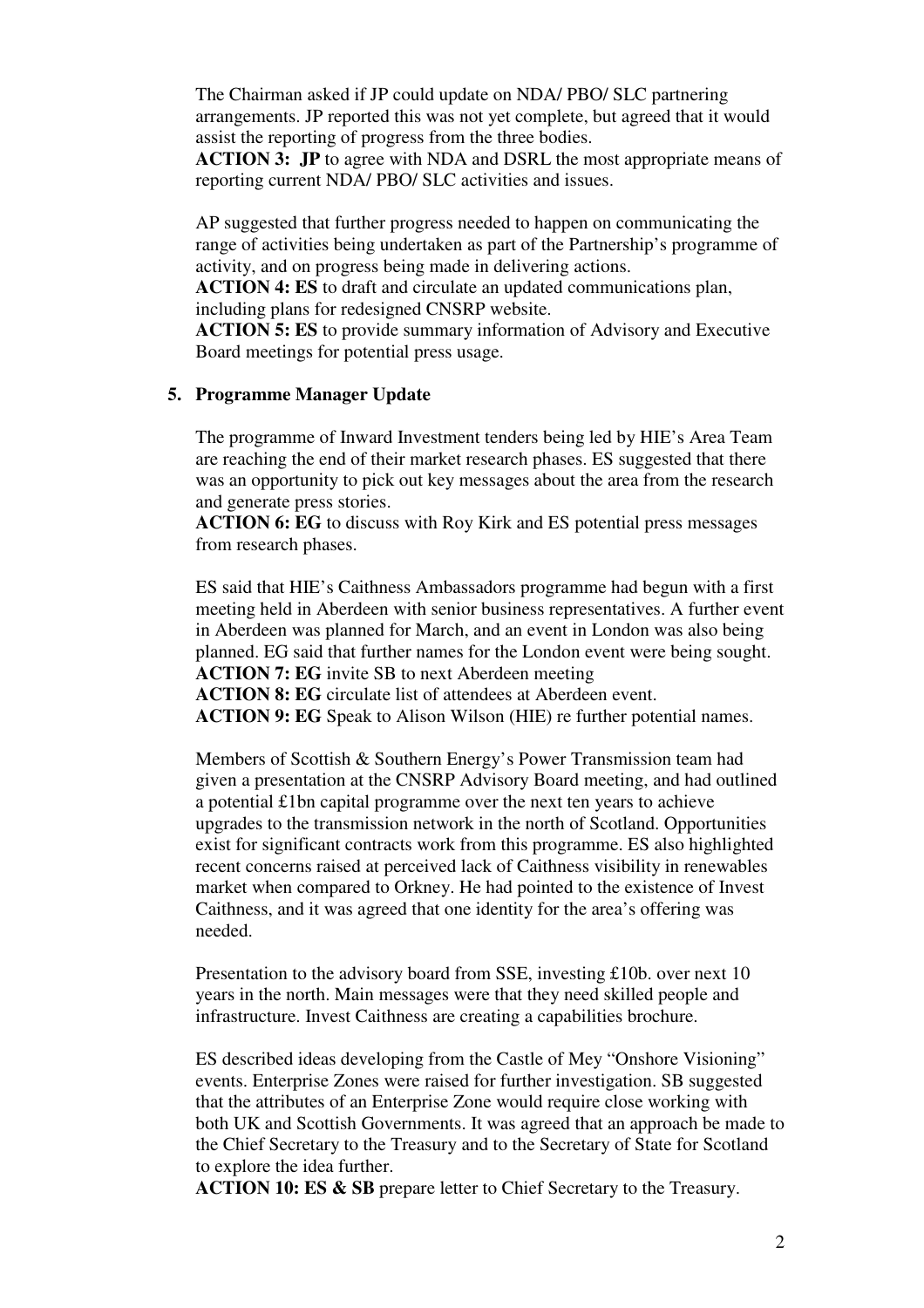ES described the CNSRP Delivery Group's recent meeting with DSRL's Head of Commercial regarding current activities on Shared Services and on socioeconomic elements in DSRL procurement. One immediate effect of the meeting is work between DSRL and Caithness Chamber to provide further information on local business capabilities/ capacities to help inform potential tenderers of local contracting support.

Local stakeholders and Dounreay Unions met separately with each of the Bid Teams from the two consortia bidding for the Dounreay PBO. Both parties have indicated their choice for Managing Director if successful. **ACTION 11: JP** establish as part of PBO Competition processes at what point CNSRP Executive Board could review socio economic plan. **ACTION 12: JP & ES** further discussion on PBO's plan to offer work to people on other sites in UK.

The Chairman summarised a very positive meeting with Jim Mather MSP on 1<sup>st</sup> February. It was agreed that this level of engagement with Ministers was important, and the Chairman therefore agreed to write to Mr Mather thanking him for the opportunity, and asking that CNSRP be afforded the opportunity to engage with his successor in the role.

**ACTION 13: Chairman** to write to Mr Mather following meeting.

It was also agreed that Mr Mather's suggestion of engagement with other Ministers where appropriate be considered. KJ suggested that she would be happy to facilitate access to other departments within Scottish Government. **ACTION 14: KJ and ES** to discuss relevant departmental opportunities.

The Chairman also agreed to discuss with John Thurso whether similar Ministerial contacts at UK level would be possible. **ACTION 15: Chair** to discuss UK Ministerial engagement with John Thurso.

## **6. Any other business**

None.

| Ref:           | <b>Action:</b>                                                                                                  | <b>Due Date:</b> | <b>Responsible</b><br><b>Person:</b> |
|----------------|-----------------------------------------------------------------------------------------------------------------|------------------|--------------------------------------|
| 1              | Circulate issues log and responses for<br>current AB/EB meetings                                                | 04/03/11         | ES                                   |
| 2              | Investigate availability of key members<br>for $31st$ May joint meeting                                         | 04/03/11         | <b>ES</b>                            |
| 3              | Agree with NDA and DSRL the most<br>appropriate means of reporting current<br>NDA/PBO/SLC activities and issues | Next meeting     | JP                                   |
| $\overline{4}$ | Draft and circulate updated<br>Communications Plan, including plans for<br>redesign of CNSRP website            | 11/03/11         | ES                                   |
| 5              | Provide summary information of<br>Advisory and Executive Board meetings                                         | 04/03/11         | <b>ES</b>                            |

#### **Summary of Actions**